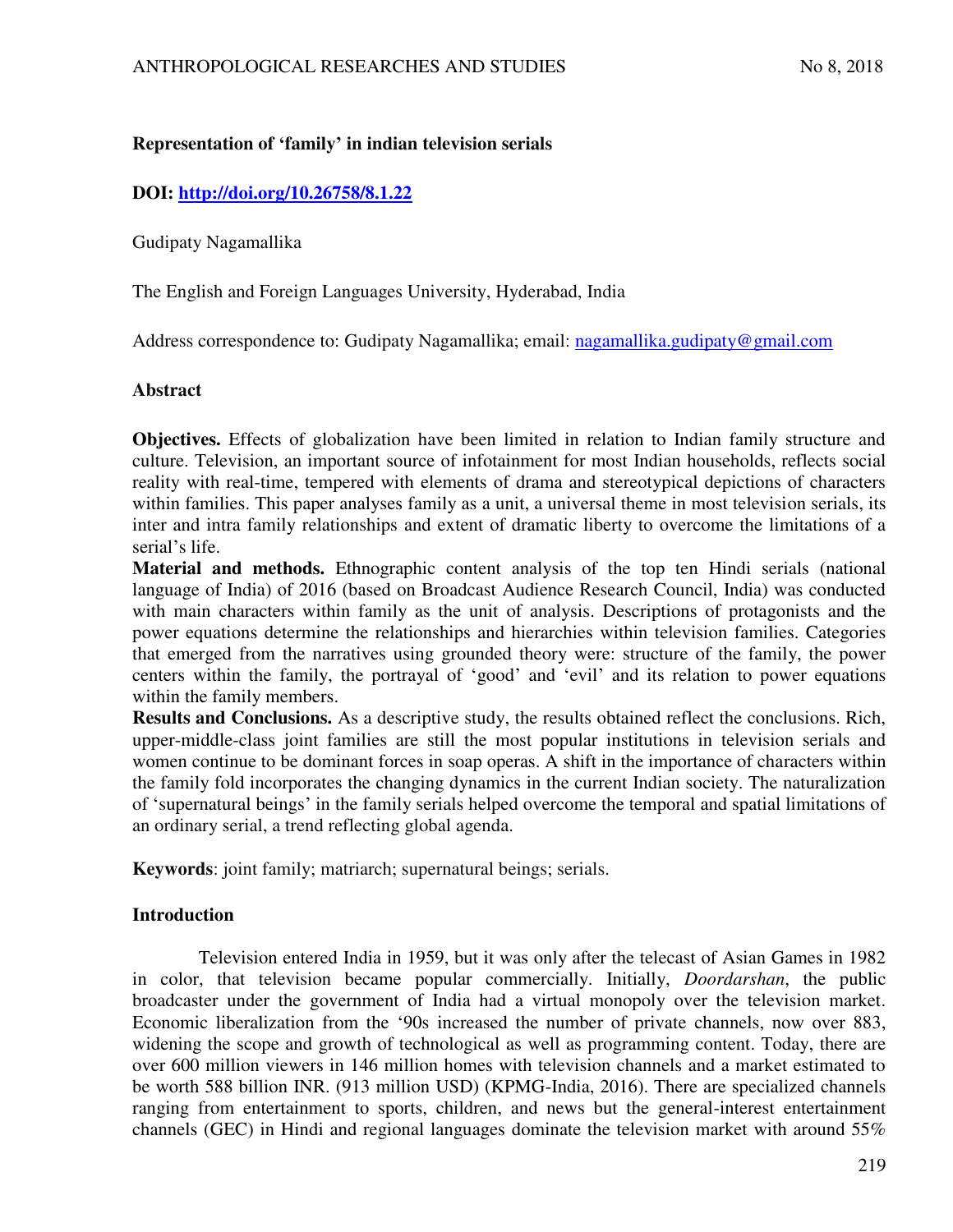viewership (KPMG-India, 2016). The general entertainment channels (GEC) space accounted for 8 out of 10 top prime-time shows in 2016 (KPMG-India, 2017) of which family-based soap-operas or serials form a major part. Soap-operas that began as weekly serials telecast on *Doordarshan* in the '80s, turned into daily serials with the entry of 24x7 private television channels in the '90s. Since then, the competition has been fierce in a fragmented market, rapid growth in the number of channels and regionalization; conversely, this leads to an increase in the number of soap-operas (Lecuyer, 2013). The serials one find on television in India today fit the Webster's dictionary definition of a soap opera: 'serial drama performed originally on a daytime radio or television program and chiefly characterized by tangled interpersonal situations and melodramatic or sentimental treatment'. The longest series in the history of Indian television, *Kyunki Saas Bhi Kabhi Bahu Thi,* (Because the mother-in-law was a daughter-in-law once) was aired for 8 years and 8 months, amounting to 1,830 episodes. It has been the most-watched series in Asia, maintaining twofigure audience ratings for over 5 successive years with over the 110 million viewer mark for one of its flagship episodes (Lecuyer, 2013).

The present study analyses television serials from the top ten of the last quarter of 2016 to examine if they reflect the existing socio-cultural conditions and transformations that a country like India with its multicultural milieu exhibits. Do the Indian soap-operas portray the real and/or hidden structures that exist in archetypes or do the mythical narratives of the serials make it possible to exhibit the underlying substructure of various cultural phenomena such as customs, rites, and habits within a social institution represented by a family? In this paper, the terms soap-operas and serials are used interchangeably as there are no distinct differences between them in today's television programs. By serials/soap-operas I mean the daily programs which are aired from half hour to one hour with a storyline that revolves around a family or two for generations, sometimes with a closure and at other times continue for years or pulled off air suddenly keeping in mind the popularity of the program. The scope of this paper is limited to examining only the national language (Hindi) serials.

#### **Changing Structure of Indian families**

Families always form a strong social base in India whether they are joint or nuclear. The dynamic changes in Indian society resulted in the transformation of joint families to nuclear. Traditionally, India had a patriarchal family system with a few exceptions, which follow the matriarchal system (Rao, 2011). Every member of the family had a defined role that was acculturated and socialized into the community. Urbanization and industrialization brought in structural changes within families and villages (Khan and Rizvi, 2015). A consequence of such changes was a large-scale migration to urban areas and conversion of joint families to nuclear (Khan and Rizvi, 2015). The children migrated to the towns and cities in search of jobs with their families, leaving behind the parents; returning annually to visit them. Westernization also led to modernization resulting in education and an increase in women workforce.

The technological leap that India took in the last two decades due to Information Technology resulted in double incomes, the high economic growth of families, and economic independence for women, absent earlier. An interesting outcome of this is a reversal in the structure of nuclear families. According to the Indian census data, the percentage of nuclear families decreased slightly between 2001 and 2011 from 70.34% to 70.11%. Although the overall number of nuclear families increased (from 135 million in 2001 to 172 million in 2011), it was at a slower pace than the overall population growth (Raja, 2014). The government of India stated that families are increasingly fragmenting in rural areas, but more people in cities are choosing to live in extended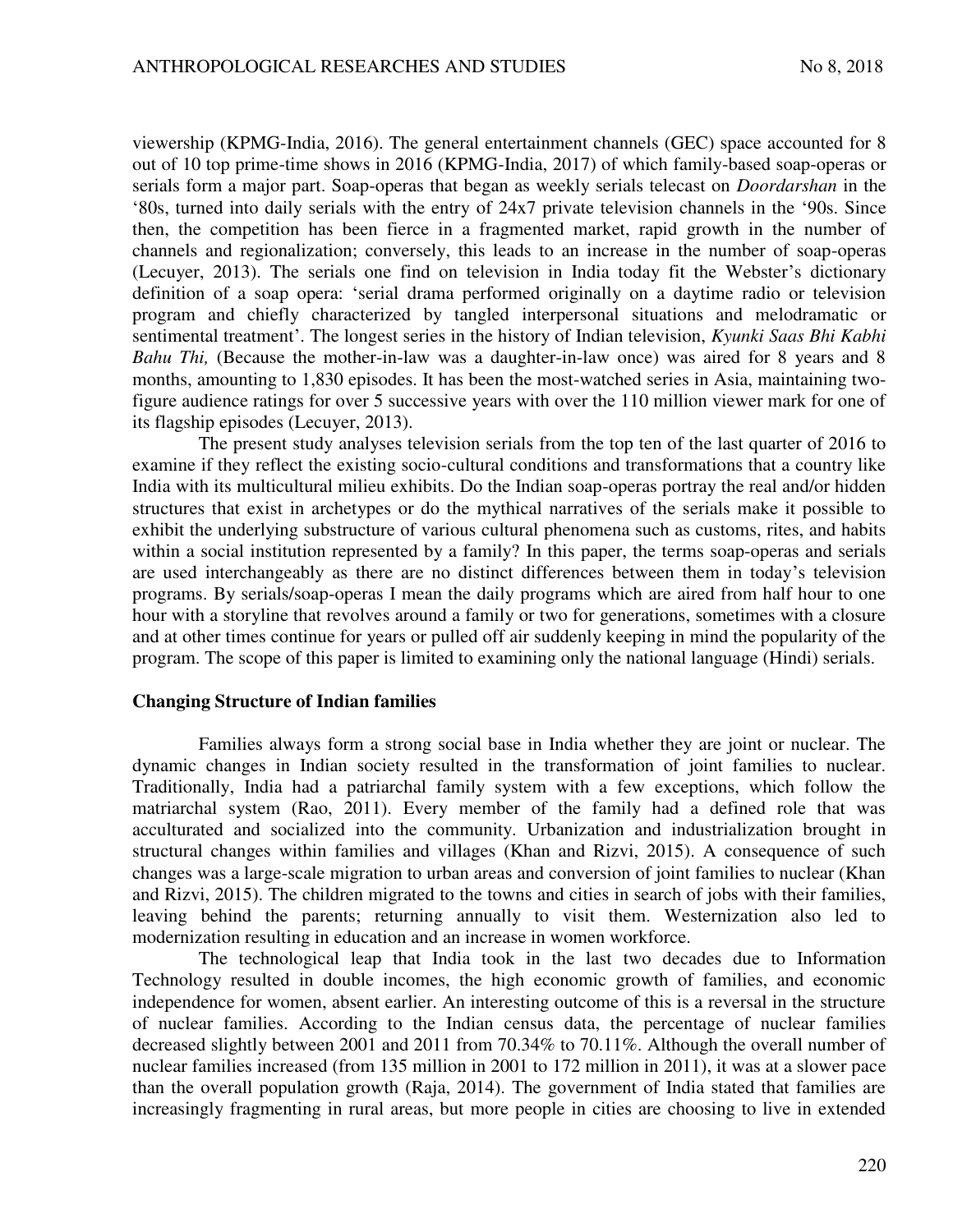families. Between 2001 and 2011, joint families in urban India grew 29%, whereas in rural areas they rose only 2% (indiatimes.com, 2017).

Concurrently, the family that was the nucleus, around which the Indian society functioned, is undergoing changes with an increasing number of cases of divorce and separation, single parents, and people marrying late or opting to stay single; (Raja, 2014) mostly experienced in the urban metros. They may opt to stay with parents or siblings or children leading to 'sub-nuclear units' (indiatimes.com, 2017). Such developments have not completely disintegrated the notion of a defined family but led to a new kind of hybrid family structure as most nuclear households continue to exist as constituents of joint families (Mondal, 2016). With parents working, the grandparents stay home to take care of the children. Not many parents opt for commercial arrangements as the traditional notion of familial roles have not been discarded. Another reason is the financial burden such arrangements involve. According to TV Sekher, a professor at the International Institute of Population Studies (IIPS) in Mumbai, "In urban areas, with the scarcity of housing, there is a tendency of families to stay together" (Raja, 2014). It is economical to revert to a joint family setting than stay nuclear. However, the traditional structure and roles of members within a joint family system changed as the children do not live with the parents but vice versa, where the parents stay as 'guests' and not as 'heads' of joint family. It is more of a democratic collective than autocratic; as individual freedom and independence is guaranteed with economic limitations and emotional needs binding them (Ruchismita, 2012). In the case of rich and/or business families' preference for joint families, involving the family members in their business, has increased. The support system and the economic compulsions of keeping the family business intact are the prime reasons. However, the extent of autonomy and democracy may vary from region to region, community to community and caste to caste, depending upon the degree of its adaptation of the modern values and the urban way of life (Mondal, 2016).

#### **Indian family in television serials**

The family is one of the most popular social institutions represented in television serials to depict the social 'reality'. But do television serials construct the notion of 'reality' while fulfilling the features of a dramatic 'theatrical' through their narratives is the question that needs to be answered.

From being a mediator of reality, television has come to construct reality. Television soaps may have created a reality and culture that transformed the idea of an Indian family. The families on the shows may not be realistic, but they do remain relatable to a certain extent although the depiction might take certain liberties with sensational content and larger than life characters and the high drama. The melodramatic component of a television serial within the format of realistic portrayal of families become specific features of serials that condition the treatment of certain issues in contemporary social problems (Geraghty, 1991).

A pan Indian notion of a joint family, upper class, rich and heading huge business empires has become the stereotypical image of Indian families on television, subsuming the diverse cultures represented by different classes, regions, and castes which is the reality. The social representation of a family and the power, authority and status that some members hold, as depicted in soaps, may not necessarily reflect the existing family structures or cultures. However, the soaps continue to hold sway over a majority of viewers who watch the family dramas as they might have accepted the new normal in a dynamic socio-cultural setting.

The television family's depiction of Indian societal values has undergone changes in the last two decades - with a dilemma between modernity and tradition - much like the family systems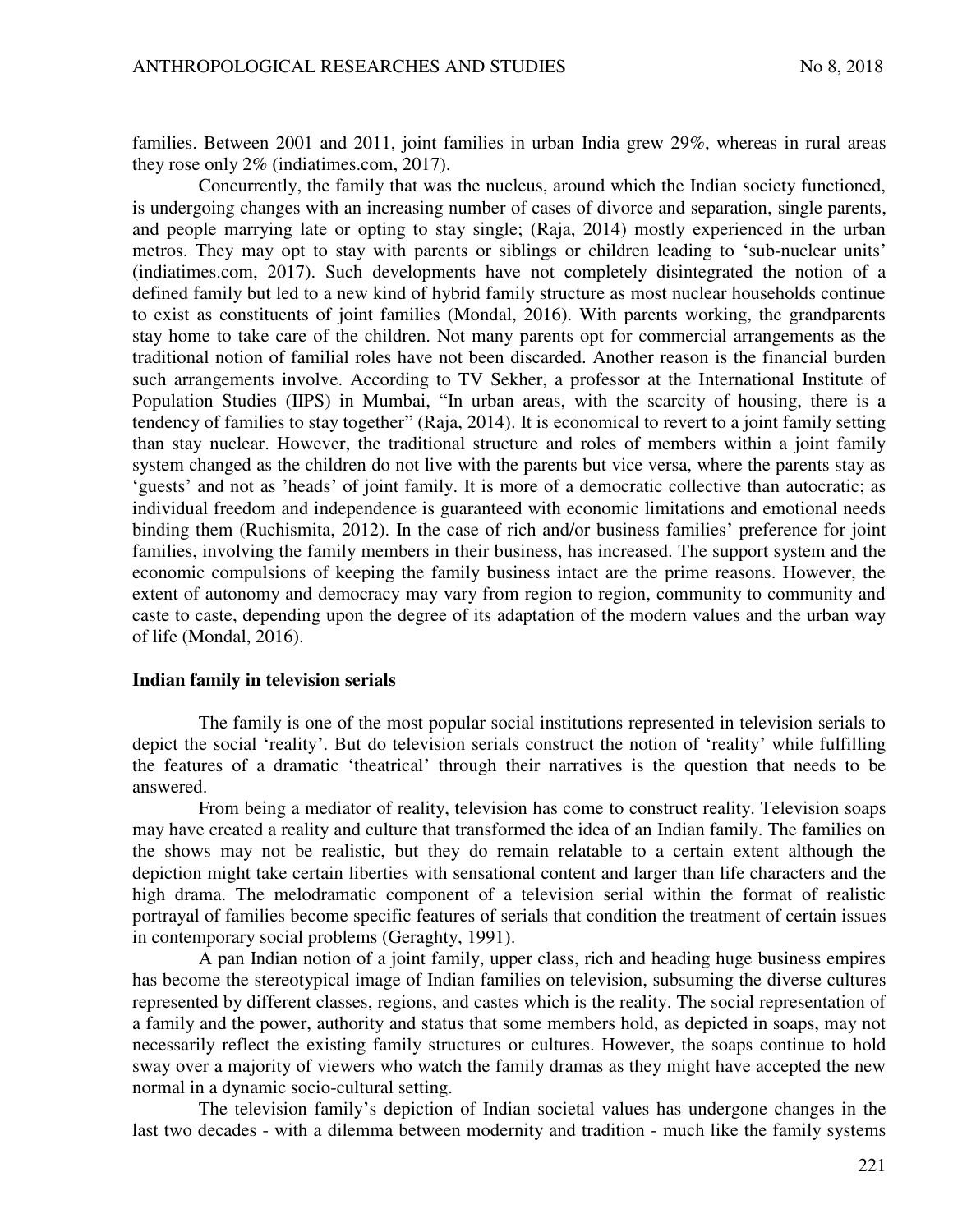in India. In the '80s, when the early television serials were produced, they were quite different from the regular soaps of the west. The initial serials aired by the public broadcaster *Doordarshan* were modeled on the Latin American soap-operas which dealt with identity and treatment of social issues. Serials like Hum Log (1984) (We the people) discussed issues of health, schooling, family planning, education and others to which the middle class related. The pro-development television soap-operas were melodramatic serials broadcast in order to entertain and to convey subtly an educational theme to promote development (Singhal and Rogers, 1988). The emergence of *Hindutva* politics in the '80s later influenced the kind of serials made. Serials made on *Ramayan* (1986) and *Mahabharat,* (1988) the two Indian epics became very popular, brought in a new notion of Hindu national identity as distinct from the secular. This was followed by the economic liberalization of the '90s, coupled with the rise of *Hindutva,* became the predominant factor to hegemonically characterize these notions (Lata, 2016). The socio-economic-political scenario reflected in the changing patterns of storylines, in turn influencing the notions of family, gender, and nation (Lata, 2016). The interplay between tradition and modernity is usually evident in the storylines that deal with child marriages and the stereotypical representation of the Indian women in their familial roles, to which a recent addition has been supernatural mythical tales, however, set in modern urban backdrops like marble mansions and opulent sets and relationship patterns that are modern in their approach.

#### **The mythical and the social institutions in Indian serials**

With TRPs driving the storylines, the latest development in Indian televisions serials is the entry of supernatural elements into family plots. As Lévi-Strauss says, myths have the dual nature of submitting to time and transcending time, which makes it both temporal and atemporal (Casalis, 1974). This serves the purpose of the serials that regularly transcend time by jumping decades and now took a bigger leap of bringing in characters from the world beyond like devils, ghosts, and witches. The myth is a logical tool to overcome contradictions (Casalis, 1974) and the serials have used this 'tool' to overcome the many contradictions that an open-ended program encounters. The introduction of paranormal elements into family settings in the serials has served the purpose of overcoming the limits set by the 'ordinary'. Today, the *Naagins*, (Snakes) *Daayans,* (Witches) and *Shaitans* (devils) are more popular than shows that deal with human beings alone as the paranormal elements symbolize the existence, logic, and justification of some of the beliefs and values within the Indian cultural milieu apart from being interesting. Black magic and witchcraft form part of the 'mythical normality', as such issues, relatable especially in rural areas are part of social reality. People lynched or killed on suspicion of practicing witchcraft and black magic has been reported and form part of the larger symbolic cultural practices even today. So combining a myth (traditional eastern thought of anamnesis of mythical events) within a tale (a western notion of historical time) (Eliade, 1963, p.138) overcomes the limitations of both and acquires their collective strengths. This leads the serials to overcome logic and acquire more freedom and arbitrariness in molding their storyline and characters. As Lévi-Strauss (1976, p.128) says, 'anything becomes possible with myth' making it therapeutic by projecting the hidden social repressions not otherwise visible in the everyday reality.

Just as the werewolves and vampires work in the West, *Naag,* (snakes) *Naagin,* (snake woman) *tantra,* and *kala jaadu* (black magic), work in India, as both of them demonstrate the cultural variants as per their social understanding of the world. "The fantasy-fiction genre attracts a lot of young viewers, and it takes you away from the mundane. That's why historical and mythological dramas work too. These supernatural elements are part of our culture" according to a television actress (Awaasthi, 2016). As Ekta Kapoor, a famous television producer said, "The target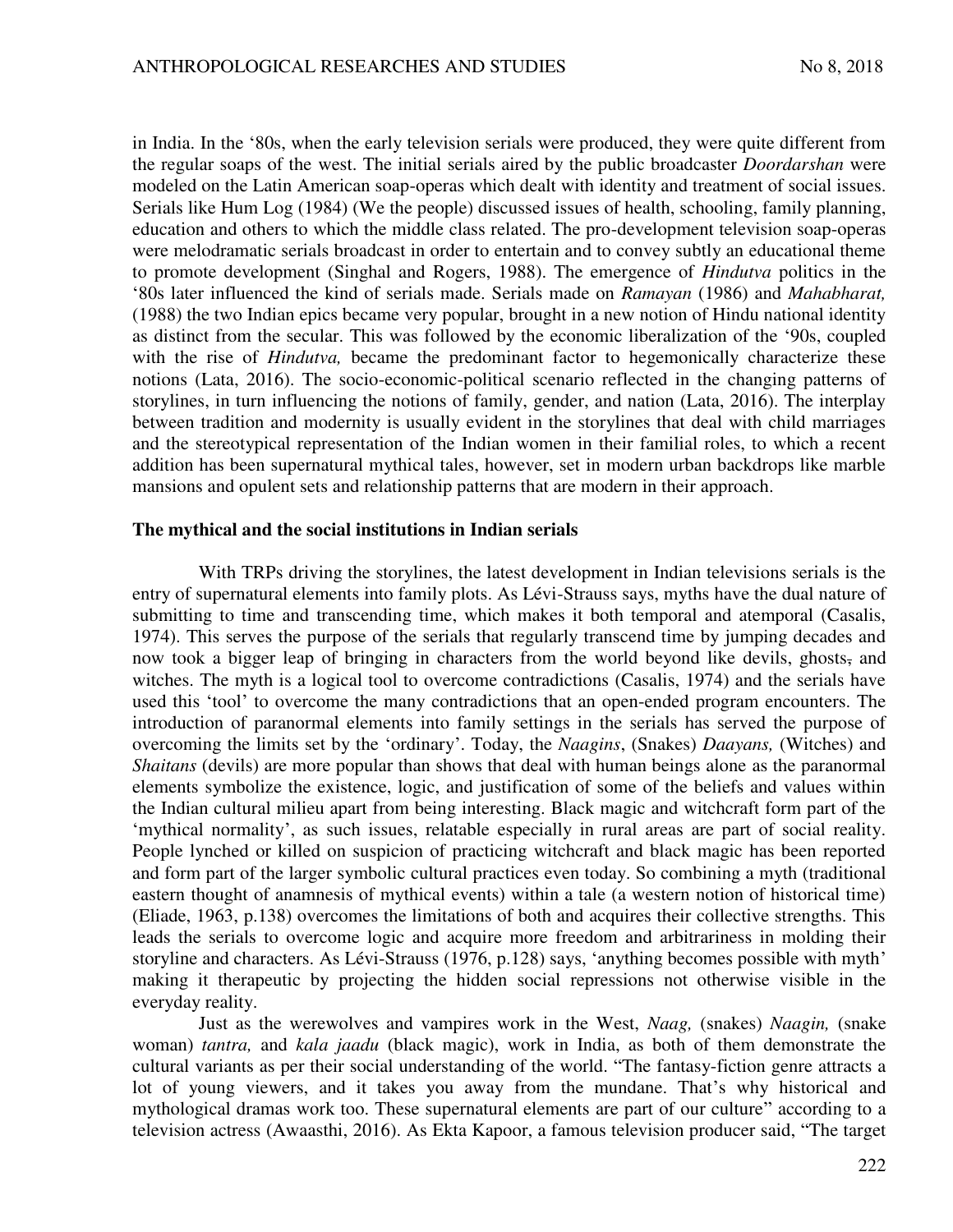audience for all these (supernatural) serials are the rural consumers as the urban youth do not watch Indian television as they are hooked to American fantasy genres like the Twilight series and Game Of Thrones (GOT)" (Awaasthi, 2016). Women and kids in rural households regularly watch the TV shows and the producers and broadcasters cater to this demand. The Broadcasting Content Complaints Council issued an advisory to channels to exercise caution and restraint while airing such shows, as the horror and occult tracks propagate superstition. But channels defend themselves with disclaimers on their shows (Awaasthi, 2016).

### **Methodology**

Research method of Ethnographic Content Analysis (Altheide, 1987) has been adopted to analyze the top ten Hindi (national language of India) shows based on the viewership ratings as per Broadcast Audience Research Council, India (BARC). Of these, one comedy show was not considered for analysis, as it did not fit into the main theme of family. The other nine are serials running between 2010 and 2016. Ethnography refers to the description of people and their culture (Schwartz and Jacobs, 1979) with in-depth observations of the researcher who forms part of the research tool. Content analysis deals with the objective content of written and electronic documents to verify hypothetical relationships with a positivistic approach. Although television serials reflect exaggerated aspects of culture, they form an integral part of the cultural conundrum of modern societies. As a regular viewer one is drawn into the dilemmas and conflicts of the television family comparable to the 'fly on the wall' as one identifies with the issues. So an Ethnographic Content Analysis is holistic as a methodology as it documents and communicates meanings to verify theoretical relationships where the meaning of a message is assumed to be reflected in various modes of information exchange, format, and style as well as in the context of the text (Altheide, 1987); in this case, television serials. As family forms a cultural unit, it is meaningful for a reflexive study of one particular aspect of culture, which is the family, in the context of Indian television culture. From the detailed viewing of the serials selected, the following themes that recurred were selected for a descriptive analysis: family structures, the power centers within the family and the portrayal of 'good' and 'evil' and the power equations within each serial. The meaning that was communicated of the people involved in the families through their exchange, the format and the context in which the serials were set were described through the analysis. Only the family units and the predominant relations that are visible under each theme were considered but not individual episodes. The top ten serials considered were: *Naagin, 2* (Snake Woman Season 2) *Kumkum Bhagya*, (Vermillon in my destiny) *Saath Nibhana Saathiya*, (Be with me friend/partner) *Naagin*, (Snake woman- repeat of previous season), *Shakti, Astitva ke Ehsaas ki,* (Strength Of Feeling Of Existence) *Kapil Sharma show* (Kapil Sharma's show), *Sasural Simar ka*, (Simar's Inlaw's house) *Yeh hai mohabbatein*, (This is love) *Ishqbaaaz* (Lovers) and *Brahmarakshas* (Demon).

### **Brief storylines of the serials**

1. *Naagin 2* **(Snake woman**): is the story of two sisters who are shape –shifting serpents. The story continues from Season 1. (storyline is described below under *Naagin Season 1*). The popularity of the supernatural genres is established by the fact that the repeat telecast of *Naagin (Season 1*) has also found place in the top ten most popular programs with high TRP ratings. This is the first time that a serial is being shown in seasons and not continuously.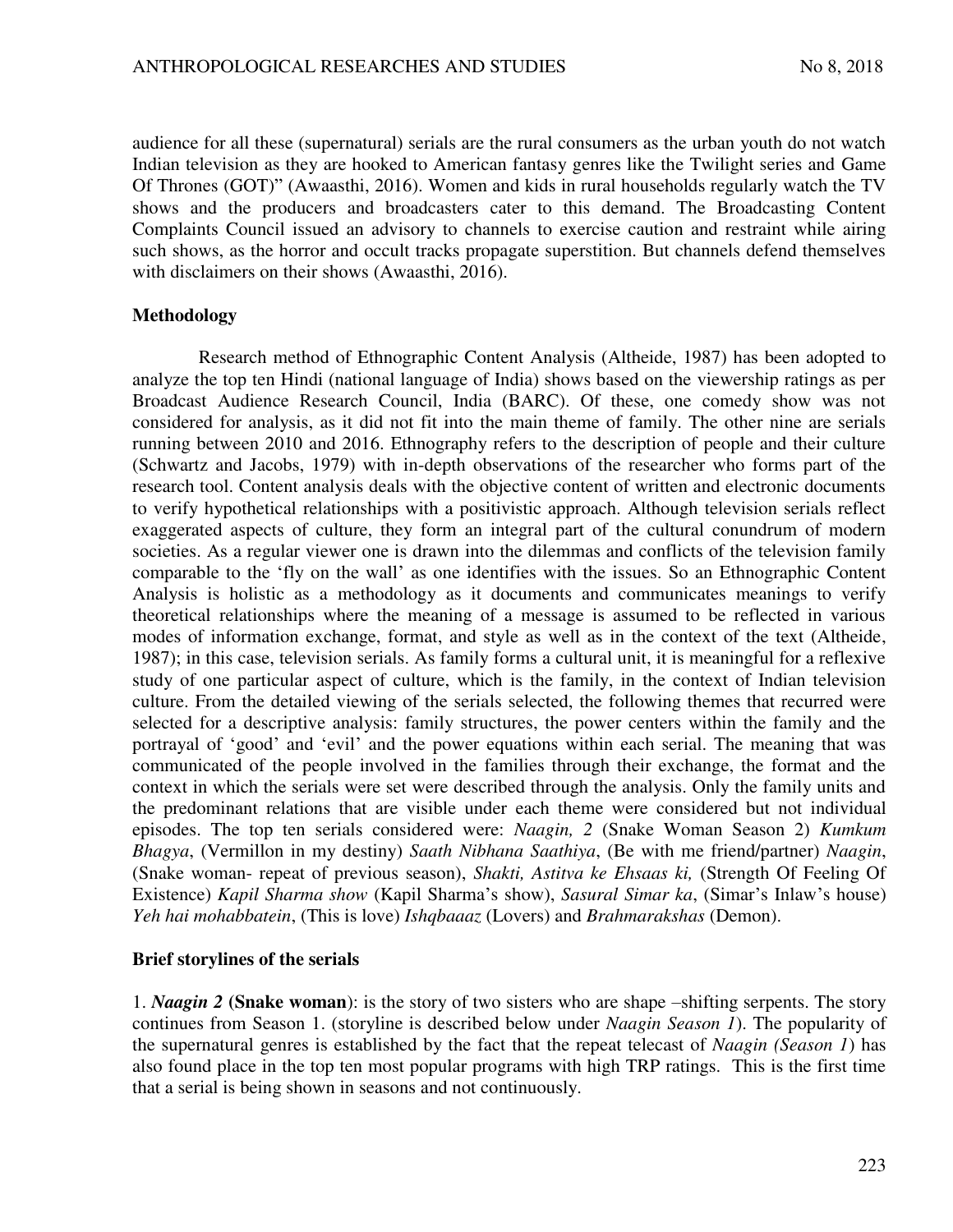2. *Kumkum Bhagya* **(Vermillion in my Destiny**): The show is loosely based on the novel *Sense and Sensibility* by Jane Austen. *Kumkum Bhagya* is its Indian interpretation, which follows the life of a Hindu-Punjabi matriarch, Sarla Arora, who runs a marriage hall. Sarla lives with the hope of seeing her two daughters Pragya and Bulbul, happily married some day. The pivotal characters of this show are strong, feisty women, living together in an all-female matriarchal family. The show follows the lives of the two sisters and their hopes, dreams, and aspirations. It takes several twists and turns as one of the sisters Bulbul dies. Pragya a simple serious working girl gets married to Abhi, a rock star. Later on, he loses his memory in an accident and forgets her. His sister and her friend who wants to marry Abhi try in several ways to separate them.

3. *Saath Nibhaana Saathiya* **(Be with me friend/partner)**: Began telecast in 2010 and is still popular. The series revolves around the fictitious Modi family, who live in a mansion in Rajkot. The show explores morals and family values of a typical Gujarati joint family. Initially, the show focused on the life and arranged marriage of two female cousins (Gopi and Rashi) and their contrasting personalities. Urmila and Jitu adopt Gopi (the latter's niece) after Gopi's parents pass away; she is left illiterate, naive, kind and shy while Rashi, their own daughter, is educated, outgoing, vivacious and cunning. It is the story of how Kokila Modi – the strict, strong-minded mother-in-law of Gopi, transforms the latter into a confident and smarter woman so that she gets accepted by her husband. Rashi tries numerous unsuccessful attempts to create difficulties for Gopi, but, in the end, both cousins get accepted into their families and by their spouses. The storyline took a leap of eight years in February 2014, a further leap of ten years in March 2015, and a final leap of four years in May 2016, which brought in many changes. *Saath Nibhaana Saathiya* has been made in several different Indian languages. Internationally it airs in Sri Lanka dubbed into Sinhala.

4. *Naagin* **(Snake Woman**): The first season of the serial became popular and is having repeat telecast in Season 2 and is in the top ten. This is the story of two shape-shifting serpents, or *Ichchhadhari Naagins* - Shivanya and her cousin Shesha. They want to avenge Shivanya's parents' death. There were five murderers, but Shivanya sees only three of them: Ankush, Viren and Shailesh. They kill Shivanya's parents in a failed attempt to attain a precious gem called the *Naagmani*. As part of her revenge, Shivanya enters Ankush's house as a maiden. Ankush's son Ritik, a kind-hearted young man, subsequently falls in love with her. Upon finding out about Ritik's feelings for her, Shivanya marries him for revenge. Later, she kills Viren (the first murderer) and Shailesh (the third murderer); Shivanya and Shesha also kill Ankush's friend, Suri, who is the fourth murderer. Shivanya realises that Ritik is a good person, and eventually falls in love with him, much to the disappointment of Shesha, who thinks that Shivanya won't be able to kill Ankush (second murderer) because of her love for his son, Ritik.

5. *Shakti, Astitva ke Ehsaas ki* **(Strength in the Feeling of Existence)**: The story is about two sisters, Soumya and Surbhi. Soumya is not liked by her father and grandmother but is adored by her mother. Surbhi gets all the attention from her father. Soumya is a calm and quiet girl, but Surbhi is a fun-loving and loquacious girl. Soumya is shocked to learn that she is transgender and attempts suicide but is rescued by Harman who wants to marry her. But later she learns that she is not a transgender.

6. *Kapil Sharma show*: This is the only non serial that made it to the top ten. It is a comedy show hosted by Kapil Sharma a standup comedian who invites guests to his show and interviews them.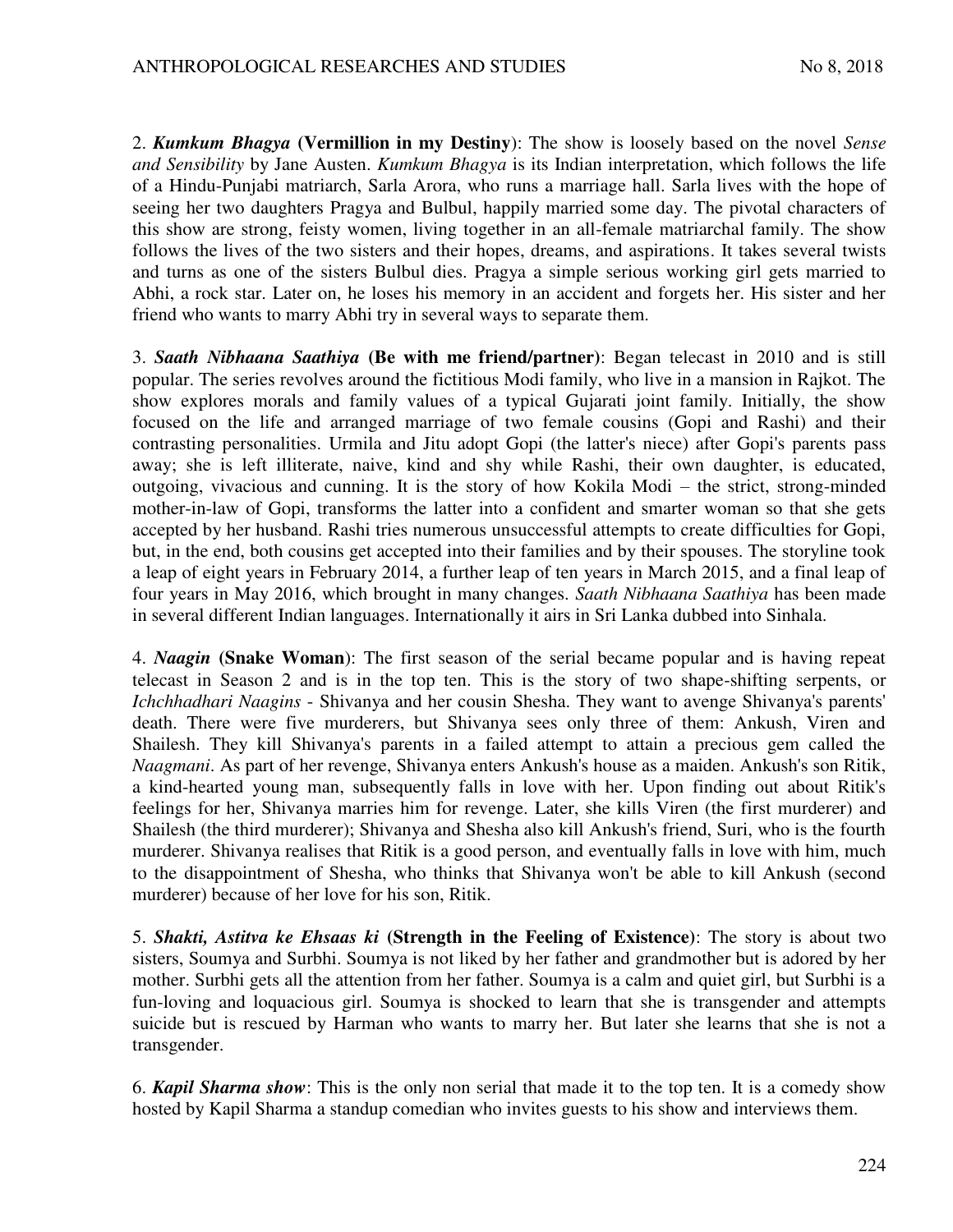7. *Sasural Simar Ka* **(Simar's in-law's house**): It tells the story of two sisters, Roli and Simar, who fall in love with two brothers, Siddhant and Prem, and live together as daughters-in-law in the Bharadwaj household. The story takes three leaps. After the first leap, the story revolves around supernatural creatures and evil spirits who come to destroy the Bharadwaj family. The first one is Maya, an Icchadari Naagin (Snake Woman). Then, a Daayan (witch) named Mohini comes to destroy the Bharadwajs. Simar (the heroine) kills the witch. Next, the witch's spirit, Indrawati (who was Simar's sister in her previous life) comes to Simar's house and wants to marry Prem, Simar's husband, but is killed by Simar. Next enters an evil goddess named Patali Devi who comes to take revenge on behalf of Indrawati and Mohini (both witches) from Simar but her spirit is captured in a statue. Devika, a fairy godmother, gives Simar a Chandramani (a precious stone) for her safety from all the evil spirits.

8. *Yeh hai mohabbatein* **(This is love)**: The show follows the love story of Dr. Ishita Iyer, who is a Tamilian and Ramankumar Bhalla, who is a Punjabi. Ishita is unable to bear a child and so gets emotionally attached to Raman's daughter, Ruhi, who lives with her divorced father. Raman's exwife, Shagun, lives with her boyfriend and Raman's ex-boss Ashok Khanna, along with her son with Raman, Aditya. Bhallas and Iyers are neighbors. Due to circumstances, Raman and Ishita marry each other for Ruhi's custody and gradually fall in love with each other and lead a happy life. The story also takes a leap of 7 years where Ishita conceives but later on misunderstandings between Raman and Ishita leads to their separation.

9. *Ishqbaaaz* **(Lovers**): The story is about the lives of a rich business family, the Oberoi family who face difficult and challenging situations from time to time. The family consists of two brothers and their wives. The elder brother Tej has a wife, Jhanvi who is an alcoholic addict, because of Tej's illicit affair with his secretary, Svetlana. Tej and Jhanvi have three children. Their eldest son Omkara is a sculptor and a self-made billionaire but a drug addict. Tej and Jhanvi's second child, Rudra, is a playboy and loves partying but does not believe in marriage. They also have a daughter, Priyanka who is a quiet, sweet and simple girl who has social anxiety disorder. Tej's younger brother, Shakti has a wife Pinky and a son, Shivaay, who is the eldest son and the face of the Oberoi's industry. He is a business tycoon with a strict personality that matches his uncle, Tej. He is arrogant, snobbish and judges people on the basis of their lineage and social status, rather than their personality or work.

10. *Brahmarakshas: Jaag Utha Shaitaan* **(Demon: the devil rises**): The story of Brahmarakshas revolves around a young girl Raina who comes to a small village Kamalapura for a wedding, completely unaware of the existence of *Brahmarakshas* (demon). The demon kills newly married brides who wear the *sindoor* (vermillon worn in the hair parting) *chooda* (bangles) and *mangalsutra* (a chain worn by married women) (all symbols of being married). Raina gets into a contract marriage with Rishabh to fight the demon; later they have differences and separate but Raina continues to fight the evil demon.

### **Analysis**

The analyses of the serials' formats, the style, and context in which the family is presented elicited certain common features. For instance, all the serials selected except *Naagin* 1&2 were aired continuously for the past six years. Unlike the west, the serials do not follow the seasons, but are featured all round the year; so *Naagin* set a new trend. All the serials followed the long form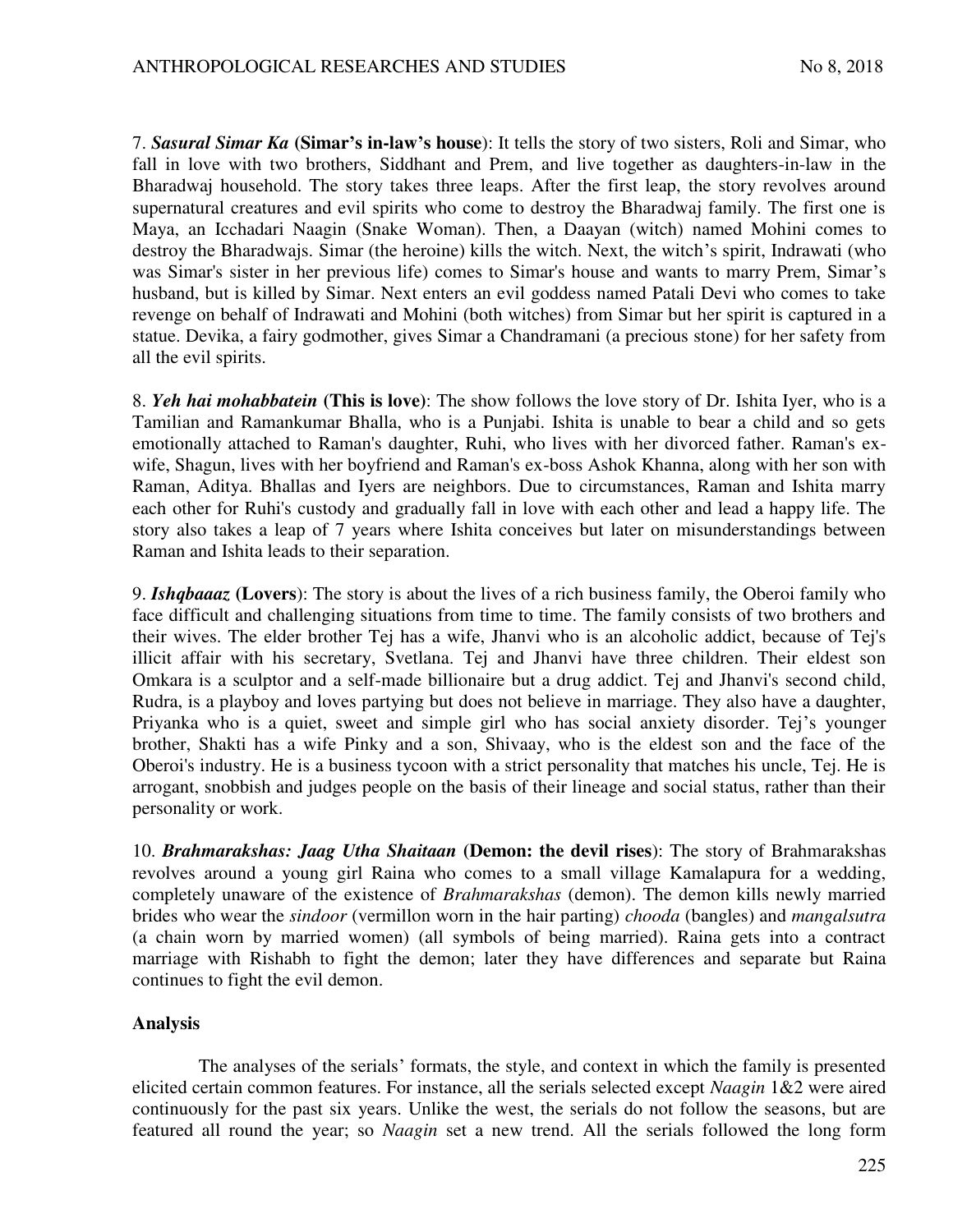narratives where the stories unfold over the years and generations with leisurely storytelling. The serials are heavily influenced by the Indian film formats of elaborate sets, photographic angles, costumes, heavy dialogues and song & dance sequences. They all telecast using real-time; festivals coincide with real festivals and other rituals like birth, death, weddings, and poojas performed at home and in temples showcase the traditional Indian family making the viewer an observer as well as a participant. The characters dress in traditional clothes of a particular region the serial represents. For example, in *Brahmrakshas* (Demon) entire episodes are devoted to the wedding of the protagonist, who is adorned with vermillion, bangles, and chain dressed in red that symbolizes North Indian tradition. The demon kills any newlywed woman attired in red. The spoken language although Hindi, (the national language of India), retains the flavor of the region. For example, if the serial depicts a family from Uttar Pradesh or Gujarat, Hindi with an intonation of that particular province is used. This ensures that while the language is understood widely, the region is also represented. In states (provinces) that do not understand Hindi, the serials are dubbed in the local language. In this sense, television homogenized Indian culture, which in reality exhibits a variety of subcultures. The settings and the visuals represent the lifestyle of the upper middle class/ rich which most families aspire to reach while the plots cater to the rural audiences with storylines based on supernatural beings, to kill or send someone away from the family fold with clearly marked differences between the protagonist and antagonist through dressing, expressions, and dialogues. These serials draw clear distinctions between the urban and rural audiences. The distinction between the wealthy and the rest is also clearly established through the opulent settings, female characters attired in silks, bedecked with jewelry and the males in suits. In all, the settings resembling houses of the rich and famous in India, with the layered plots and the devilish scheming characters that add to the element of melodrama, make up the schema/context of Indian televisions serials. Currently, the majority of the selected serials (7/10) has adopted fantasy elements with supernatural beings becoming part of a modern family. Such elements are introduced from past lives and/or possession by spirits which Indian philosophy steeped in theism and animism find acceptable. Folklores also form an important part of Indian culture, which is now being incorporated in the storylines. A fine balance between tradition and modernity is achieved as the themes deal with social issues, but the settings, characters, and solutions are most often mainstream. For example, in a serial called *Shakti, Astitva ke Ehsaas ki* (Strength in the Feeling of Existence), a social issue like transgenders and their acceptance in society is taken up, with the heroine being a transgender, but falls back on the majoritarian view, declaring that she is in fact 'normal'. Similarly, *Yeh hai mohabbatein* **(This is love)** deals with divorcees and *Saath Nibhaana Saathiya* **(Be with me friend/partner)** deals with the importance of adult education although they revert to formulaic narratives in the latter episodes.

The following themes emerged after viewing the data in which the interpretation was more reflexive than objective. This helps to arrive at a theoretical understanding of the meaning in the depiction of family relations in television serials.

### **Structure of the family**

All the serials selected for the study depict a family unit with stories revolving around family members. From the various characters introduced over the years, and their relationship with the central characters it becomes clear that all families are extended families with two or three generations living together under one roof. For instance, in all serials, there are grandparents, parents, uncles, aunts, and their children- the nephews and nieces- living together. Most television serials portray the rich and the powerful in a joint family. This kind of structure within such genres is important more so to carry the open-ended narratives forward, aired for long intervals of time.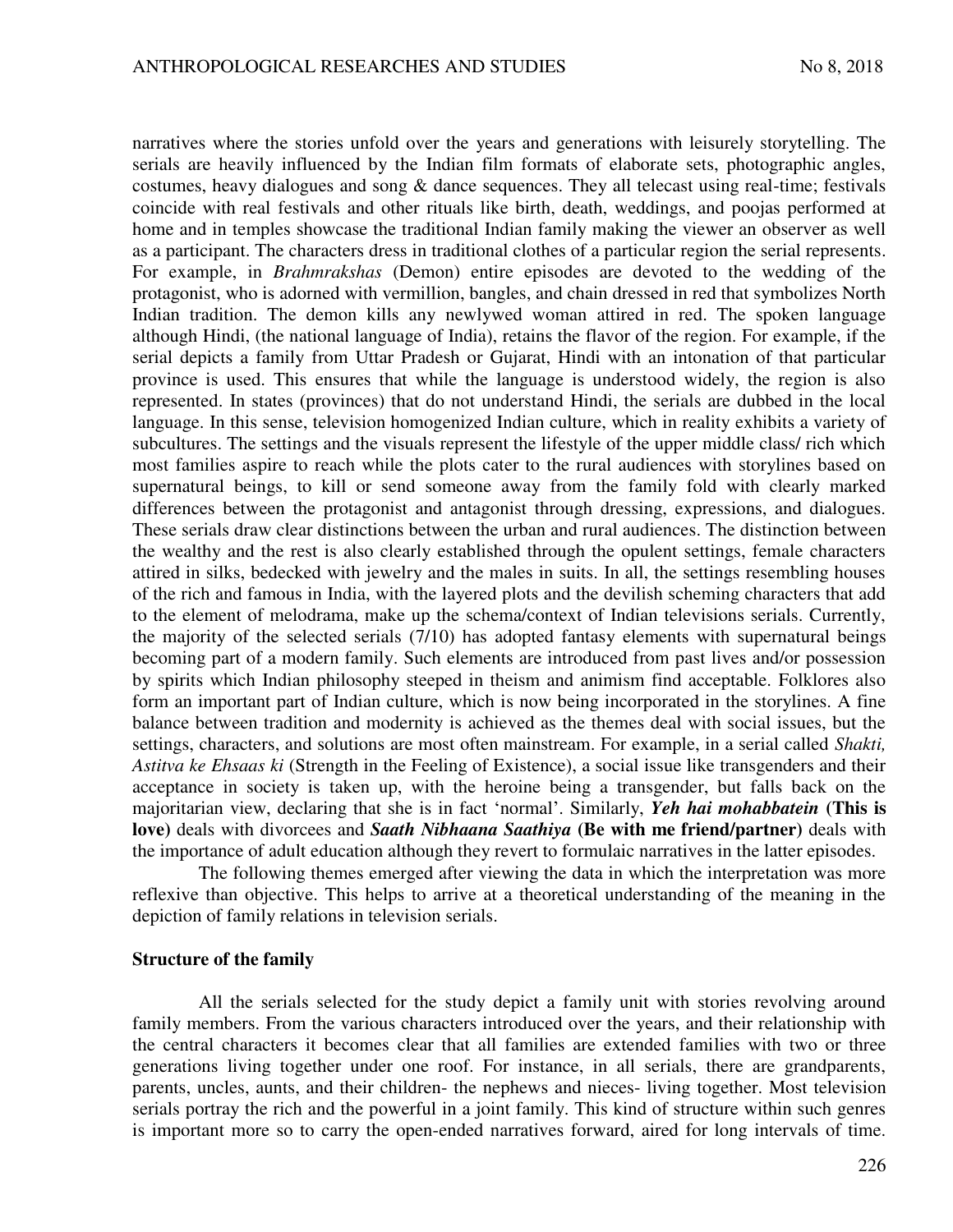Interestingly, in recent times, it is found that many of the rich business families in India prefer the modern kind of joint family system where the extended family stays together but there is more involvement of youngsters in decision-making (Prasad et al., 2010), unlike the traditional patriarchal joint family system. In a nation where almost 90% of the population falls below the poverty line at the global level and only 1% form the so-called rich or upper-class Indian families (The Hindu, 2017), the television families do not represent an average Indian family. However, the serials form a good basis for the growing aspirations of the middle-income families in India to be part of the privileged society. Keeping with the tradition of women dominating the serials or soaps, it is the matriarch that usually heads the family. The story takes off from the childhood or adolescence of the main protagonist and with all serials taking leaps across years, follow them to their middle age.

#### **The power centers within the family**

A common phenomenon worldwide is the dominance of female characters in television soap-operas. It is the same with the Indian television serials with the dominance of female members unlike the real-life Indian families, which are, in general, patriarchal. One finds that, if the television family is headed by the grandmother, she will be a matriarch, but if it is a man, he is dominated by his wife or daughter-in-law. The plots of the early serials in the '90s and early 2000s, famous for the mother-in-law daughter-in-law skirmishes now shifted to the daughters of the house, with two sisters as their protagonists and/or antagonists typically plotting against her/his sister/brother. This also symbolizes the shifting family structures in India where the domination of the older generation in joint families has decreased. Those in power are the ones who control the rest of the family, be it good or evil. Even the male member falls in line with the dictates of the one in power however unreasonable the behavior might be. For instance, in *Kumkum Bhagya*, (Vermillion in my Destiny) even though Abhi, husband of the protagonist Pragya is about to get married to another girl due to the machinations of Abhi's sister, (as he loses his memory) no one will stop it or reveal the truth to him, including his wife. Similarly, in *Saath Nibhaana Saathiya* (Be with me friend/partner), Gopi is the protagonist who is punished with life imprisonment on wrong charges of murder again due to her sister. It is the female who is the power centre in most of the serials like *Kumkum Bhagya* (Vermillion in my Destiny) where Sarla, mother of Pragya runs a marriage hall; there is Gopi's mother-in-law Kokila who is the matriarch in *Saath Nibhana Sathiya* (Be with me friend/partner); with Gopi in the next generation. We also have the female serpent-woman who is the center of power in *Naagin* (Snake woman) while in *Brahmarakshas (*Demon*)* it is the heroine Raina who continues to fight the evil. Though there are stories of brothers like *Ishqbaaaz*, (Lovers) they are in the minority. One can also argue that the supernatural elements in the serials imply the manifestations of the hitherto hidden presence of power and control.

#### **Portrayal of 'good' and 'evil'**

A decade ago, in the 2000s, the 'mother-in-law and daughter-in-law' sagas were popular with the mother-in-law or the sister-in-law personifying 'evil' with all efforts to control and wrest power, while the 'good' obedient suffering daughter-in-law was targeted and tortured. Every serial's plot moves forward only through the struggle between good and evil, more so in Indian television serials where melodrama reigns supreme. There has been a difference in the portrayal of 'good' and 'evil' in the last couple of years in Indian television. The manifestation of evil in humans, apparent in their behavior patterns and exchanges between characters and acts now exhibit a more overt form as supernatural beings. The demons and spirits defy the limitations of the human being. The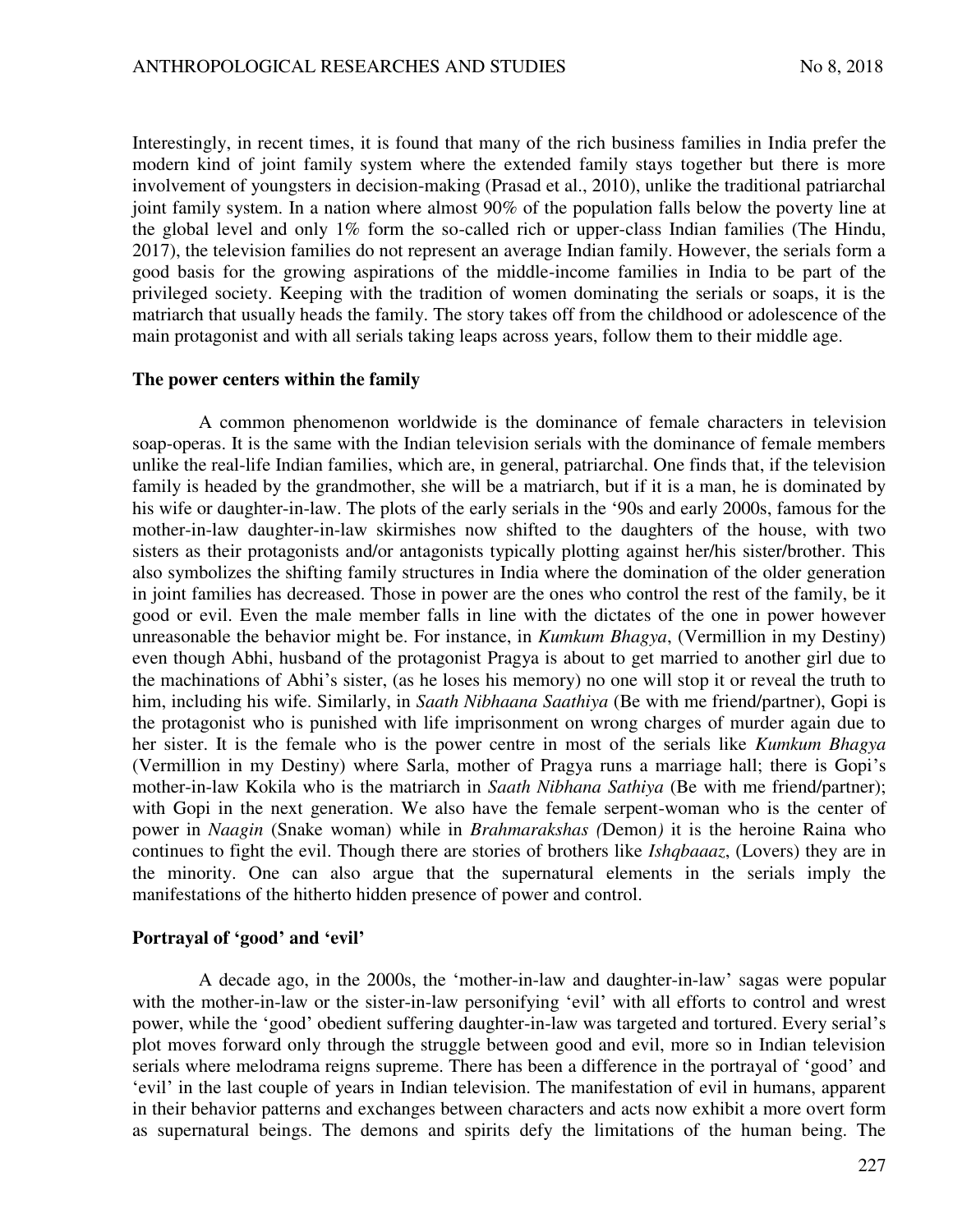retribution of the evil is no longer easy as the protagonist now has to take on extra-terrestrial beings with supernatural powers. Exorcising the demons made powerful with black magic has become a part of many serials that can find an identity in the rural masses. But the tradition of good winning over evil continues.

Technology has been the key element that made such exposition simple and cost-effective. Even the serials with modern themes initially, veer towards the supernatural after some episodes due to the compulsions of competition and advertisers. For instance, the serial '*Yeh hai Mohabattein* (This is love) which began with two divorcees (a progressive theme in India) took off on a tangent with the heroine Ishita becoming possessed with Raman's (her husband) ex-wife, Shagun's spirit after the latter commits suicide. Similarly, in another serial *Sasuraal Simar Ka* (Simar's In laws' house) various supernatural beings like a snake woman, a witch, and devil were introduced into a normal modern household. Since then, the ratings of the show improved. The latest twist upped the quotient by turning the protagonist, Simar, into a housefly and she gets pregnant with a devil's child. Similarly, in *Naagin 1and 2 (*Snake Woman*),* the heroine who is a shape-shifting snake, takes revenge on her parents' killers. This is the first of the supernatural themes whose popularity spawned serials with similar storylines. With the trend in Hollywood and Bollywood (Hindi films) moving towards aliens and paranormal themes, it is a natural consequence to see more plots and storylines based on such themes. Simultaneously, there has been an increase in the number of mythologicals, with deities and Gods depicting both good and evil, which also embody the magic and supernatural power of superhuman beings, an accepted genre in Indian culture. Further, the present Government in power espouses its ideology with a clear emphasis on the 'rich, ancient Indian culture and tradition', which includes mythologies and the vast pantheon of Gods. This reflects Strauss's argument that the myths and the social structures of kinship are contextual. The text in this instance should be understood within the context of the socio-political trends in society today as well as the cultural milieu of India that dictates the mythical explorations of the serials being aired currently.

#### **Conclusions**

The analysis shows that television families do not necessarily reflect the true Indian family structures as there is a homogenization of the family as a cultural entity. The matriarchal domination, the joint nature of families or their economic class only serve to meet the needs of an aspirational class. However, globalization has had an effect as power centers shifted to those having financial control. With the younger generation becoming the earning members, there has been a change in the real world with the 'nextgen' having a say in family matters. This reflected within the television families with a shift in the focus on the younger generation with access to more power and consequently centers of conflict. The shift towards fantasy and mythology can be attributed to globalization too with ease of access to technology and Hollywood content. Technology is being used in the creativity front while the fantasy elements in the content are Indianised to suit the sensibilities of the Indian audience.

To sum up, the plots and characters within the serials have been defined by the changing profiles of the audience in a changing socio-political atmosphere, from the first serial aired nearly forty years ago until now. Theoretically speaking, the storylines of the television serials can be divided into four phases, which reflect how a common man can identify with a character or a serial – **identification, aspiration, distinction** (Sahu, 2014) and **fantasy** contextually.

In the **first phase,** Doordarshan as the public broadcaster was the only source of teleserials, with emphasis on development, featuring middle-class families to discuss issues familiar to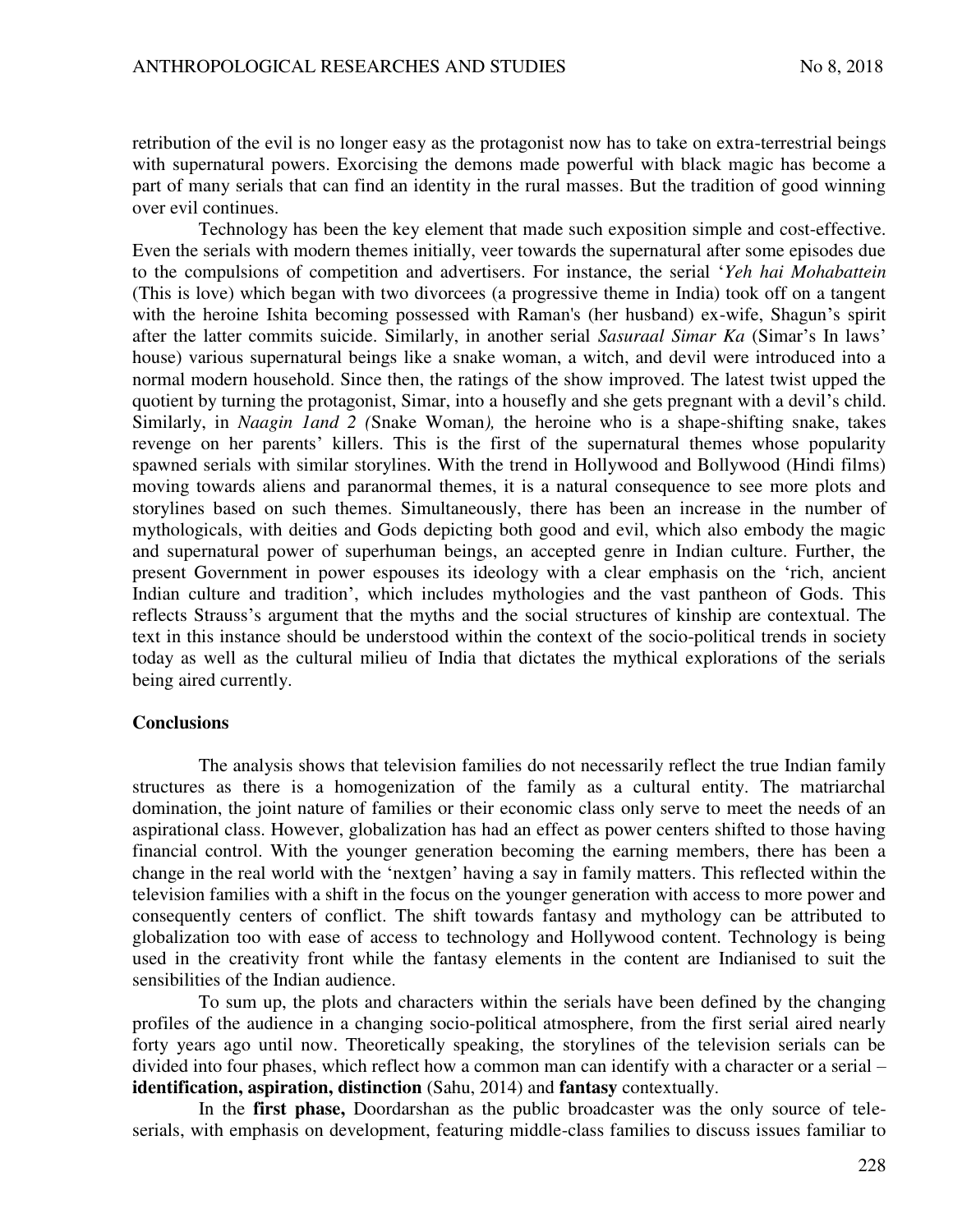them. The Indian audience, which believed in the socialist development model, could **identify** with these serials. Economic liberalization in the '90s brought in the entry of private television channels signaling the beginning of competition to a hitherto monopolistic Doordarshan.

The immensely popular family drama *Kyunki saas bhi kabhi bahu thi* (Because mother-inlaw was a daughter-in-law once) aired in 2000 heralded the **second phase** in the history of television serials post liberalization. The characters satisfied the urban middle-class Indian audiences' **aspirations** to be like the onscreen characters that were modern in a capitalistic society without losing sight of the traditional morality and Indian values. The formula lasted for decades because it put identifiable characters into aspirational settings (Stanley, 2012).

During the **third phase**, in the latter half of the 2000s, the audience base widened with the penetration of private television market into rural areas and subsequently a rise in regional language channels. The plots of serials being aired changed slightly to suit the changing demographics. The rich business families continued to dominate but the plots began to incorporate the rural rich, set in rural areas. The focus shifted from the *bahus* (daughters-in-law) to *betis* (daughters). They dealt with issues like child marriage, female foeticide, widow remarriage, girl education, dowry harassment etc. While the rural audiences could identify with the stories, the urban audiences were curious to see issues **distinct** from their experiences, which held their interest. By this time, the entry of online media and web access to the urban audiences made television a secondary source of entertainment. The intense competition and the changing audience profiles made the television serials structure their stories to suit them.

The **fourth phase** has been the introduction of **fantasy** into the narratives through supernatural beings in modern family dramas, which is reflected in the serials selected for the study. The effects of globalization have not escaped the trends in televisions serials too. As the West is veering towards the supernatural and the paranormal, the Indian films and television serials have not been far in incorporating such themes into family dramas. The plots have introduced elements of the supernatural like witchcraft, black magic, devils, snake women, etc., which are contextualized to suit the Indian audience and the social mores. The rural audiences relate to such paranormal themes as the serials continue to hold their interest showing social fears, stigmas, and beliefs. At the same time, their aspirations are met through the modern settings and rituals based on religious beliefs like festivals and weddings.

Despite the changing plots that accommodate the mythical and the real, the traditional and the modern, the central themes of family-based serials in Indian television remain centered around the family where women dominate the narratives, as they continue to entertain and capture the imagination of a large section of the Indian audience.

# **References**

- 1. Altheide, D.L., 1987. Reflections. Ethnographic Content Analysis. *Qualitative Sociology,* 101(1), pp.65-77.
- 2. Awaasthi, K., 2016. Supernatural creatures to shape shifting animals: How low will Indian TV go? *Hindustan Times,* June 30. Available at: [<http://www.hindustantimes.com/tv/supernatural-creatures-to-shape-shifting-animals-how-low](http://www.hindustantimes.com/tv/supernatural-creatures-to-shape-shifting-animals-how-low-will-indian-tv-go/story-ChpUj1ViP4HwYuTTIgjG4N.html)[will-indian-tv-go/story-ChpUj1ViP4HwYuTTIgjG4N.html](http://www.hindustantimes.com/tv/supernatural-creatures-to-shape-shifting-animals-how-low-will-indian-tv-go/story-ChpUj1ViP4HwYuTTIgjG4N.html)> [Accessed 6 June 2017].
- 3. Casalis, M., 1974. Levis-Strauss Structural Analysis Of Myths: A Study In Methodology. *Southwest Philosophical Studies* by New Mexico-West Texas Philosophical Society. Available at: [<http://nmwt.org/nmwt/?r=article/view&id=421](http://nmwt.org/nmwt/?r=article/view&id=421)> [Accessed 18 July 2017].
- 4. Eliade, M., 1963. *Myth and Reality*, New York: Harper and Row.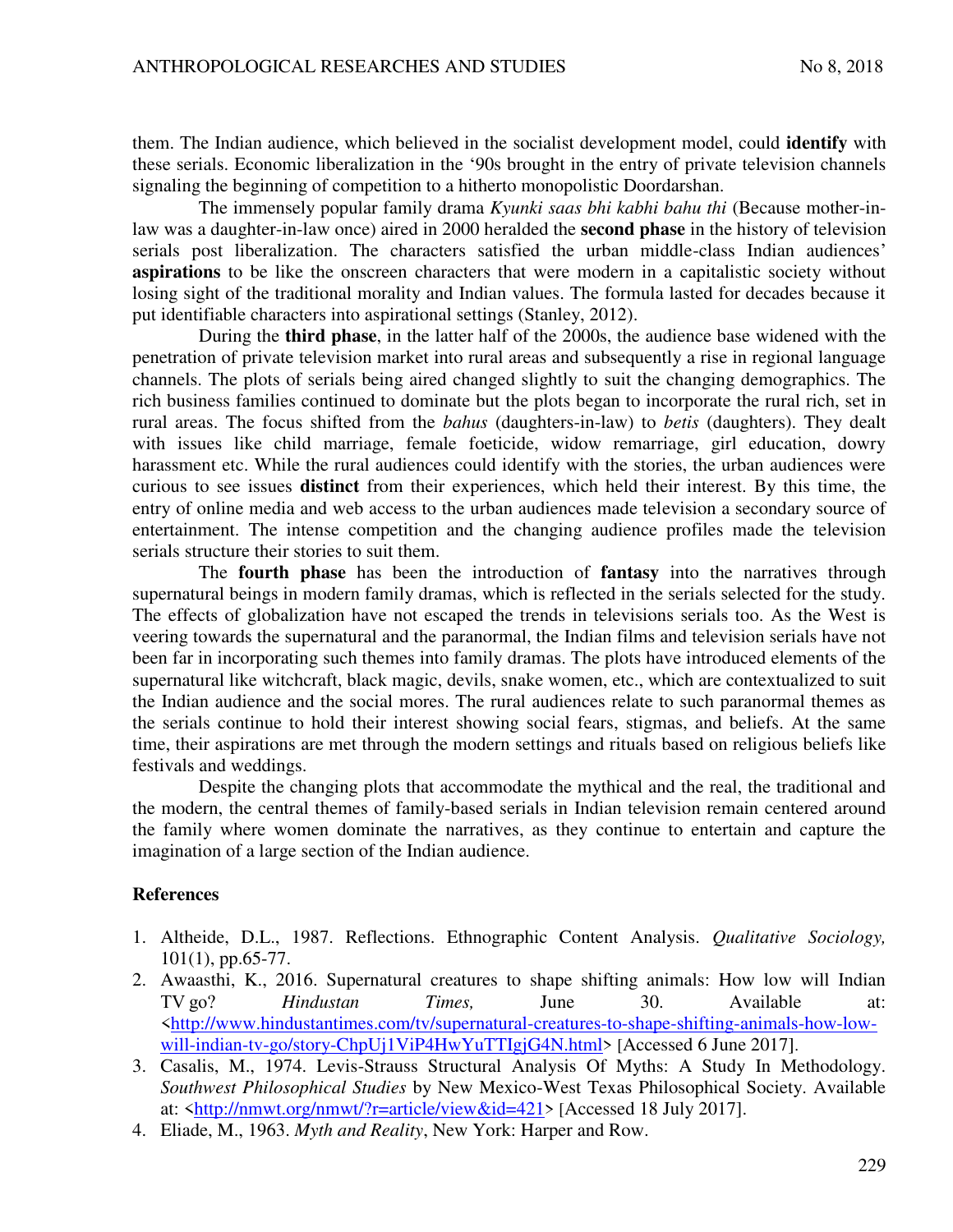- 5. Geraghty, C., 1991. *Women and Soap Opera: A Study of Prime Time Soaps.* Cambridge, UK: Polity Press.
- 6. Khan, N. and Nuzhat R., 2015. Urbanization and Its Effect on Joint Family System In India. *International Journal on Recent and Innovation Trends in Computing and Communication*  [online] February. 3(2), pp. 154-6. Available at:  $\lt$  [http://www.ijritcc.org](http://www.ijritcc.org/)> [Accessed 16 July 2017].
- 7. Lata, K., 2016. *Family, Gender And Nation in Indian Television serials. A sociological study of Hindi soap operas*. UK: Lambert Academic Publishing.
- 8. Lecuyer, H., 2013. Soap operas dominate prime-time television in India. *Ina Global*, 16 May*.* Available at: [<http://www.inaglobal.fr/en/television/article/soap-operas-dominate-prime-time](http://www.inaglobal.fr/en/television/article/soap-operas-dominate-prime-time-television-india)[television-india>](http://www.inaglobal.fr/en/television/article/soap-operas-dominate-prime-time-television-india) [Accessed 16 July 2017].
- 9. Lévi-Strauss, Cl., 1976. *Structural Anthropology*, Vol II, New York: Basic Books.
- 10. Mondal, P., 2016. Recent Changes in the Family System in India. *Yourarticlelibrary.com.* Available at: [<http://www.yourarticlelibrary.com/essay/recent-changes-in-the-family-system-in](http://www.yourarticlelibrary.com/essay/recent-changes-in-the-family-system-in%20India/30751/)  [India/30751/](http://www.yourarticlelibrary.com/essay/recent-changes-in-the-family-system-in%20India/30751/)> [Accessed 16 July 2017].
- 11. Prasad, S., Nath, S. and Ramnath, N.S., 2010. Indian Family Businesses*. Forbes.* 22 October. Available at: < [https://www.forbes.com/2010/10/22/forbes-india-indian-family-businesses-turn](https://www.forbes.com/2010/10/22/forbes-india-indian-family-businesses-turn-to-professionals.html)[to-professionals.html>](https://www.forbes.com/2010/10/22/forbes-india-indian-family-businesses-turn-to-professionals.html) [Accessed 16 July 2017].
- 12. Rao, S.C.N., 2011. *Sociology: Principles of sociology with an introduction to social thought*. 6th Edition. New Delhi: S. Chand & Company Ltd. pp. 353-359
- 13. Raja, D.J.S., 2014. Actually, the nuclear family is on the decline in India, *Quartz India*, 1 July. Available at: [<https://qz.com/228405/india-is-urbanizing-rapidly-but-the-nuclear-family-is](https://qz.com/228405/india-is-urbanizing-rapidly-but-the-nuclear-family-is-actually-shrinking/)[actually-shrinking/](https://qz.com/228405/india-is-urbanizing-rapidly-but-the-nuclear-family-is-actually-shrinking/) [Accessed 16 July 2017].
- 14. Ruchismita, 2012. Is the Joint family system in India disintegrating? *Preserved articles.com.* Available at: <[http://www.preservearticles.com/2011111517230/is-the-joint-family-system-in](http://www.preservearticles.com/2011111517230/is-the-joint-family-system-in-india-disintegrating-essay.html)[india-disintegrating-essay.html>](http://www.preservearticles.com/2011111517230/is-the-joint-family-system-in-india-disintegrating-essay.html) [Accessed 17 July 2017].
- 15. Sahu, S., 2014. Making sense of TV soap operas: a study of audience response. Ph D thesis. Unpublished 26-September. Sodhganga. Available at: < <http://shodhganga.inflibnet.ac.in/handle/10603/26088>> [Accessed 17 July, 2017)
- 16. Singhal, A. and Rogers, E.M. 1988. Television soap operas for development in India. *Gazette*, 41, pp.109-126. Dordrecht: Kluwer Academic Publishers. Available at: < [http://utminers.utep.edu/asinghal/Articles%20and%20Chapters/JA%20Singhal%20&%20Rogers](http://utminers.utep.edu/asinghal/Articles%20and%20Chapters/JA%20Singhal%20&%20Rogers%201988%20Gazette_R.pdf) [%201988%20Gazette\\_R.pdf](http://utminers.utep.edu/asinghal/Articles%20and%20Chapters/JA%20Singhal%20&%20Rogers%201988%20Gazette_R.pdf)> [Accessed 6 June, 2017]
- 17. Stanley, A., 2012. As India's Soap Opera World Turns, Mother-in-Law Always Reigns. *The New York Times*, 25 December. Available at: [<http://www.cnbc.com/id/100339141](http://www.cnbc.com/id/100339141)> [Accessed 6 June, 2017].
- 18. Schwartz, H. and Jacobs, J., 1979. *Qualitative Sociology*. New York: The Free Press.
- 19. \*\*\*indiatimes.com 2017. Why joint families are back in urban India? *Times of India*, 16 July. Available at: [<http://timesofindia.indiatimes.com/home/sunday-times/why-joint-families-are](http://timesofindia.indiatimes.com/home/sunday-times/why-joint-families-are-back-in-urban-india/articleshow/59614752.cms)[back-in-urban-india/articleshow/59614752.cms](http://timesofindia.indiatimes.com/home/sunday-times/why-joint-families-are-back-in-urban-india/articleshow/59614752.cms)> [Accessed 7 June 2017].
- 20. \*\*\*The Hindu, 2017. Richest 1% own 58% of total wealth in India: Oxfam. PTI. Davos, 16 January. Available at: [<http://www.thehindu.com/business/Economy/Richest-1-own-58-of-total](http://www.thehindu.com/business/Economy/Richest-1-own-58-of-total-wealth-in-India-Oxfam/article17044486.ece)[wealth-in-India-Oxfam/article17044486.ece>](http://www.thehindu.com/business/Economy/Richest-1-own-58-of-total-wealth-in-India-Oxfam/article17044486.ece) [Accessed 8 December, 2017].
- 21. \*\*\*KPMG India FICCI, 2016. *The Future: Now Streaming.* Media and Entertainment Industry Report. Available at: [<https://home.kpmg.com/content/dam/kpmg/pdf/2016/04/The-Future-now](https://home.kpmg.com/content/dam/kpmg/pdf/2016/04/The-Future-now-streaming.pdf)[streaming.pdf>](https://home.kpmg.com/content/dam/kpmg/pdf/2016/04/The-Future-now-streaming.pdf) [Accessed 7 June 2017].